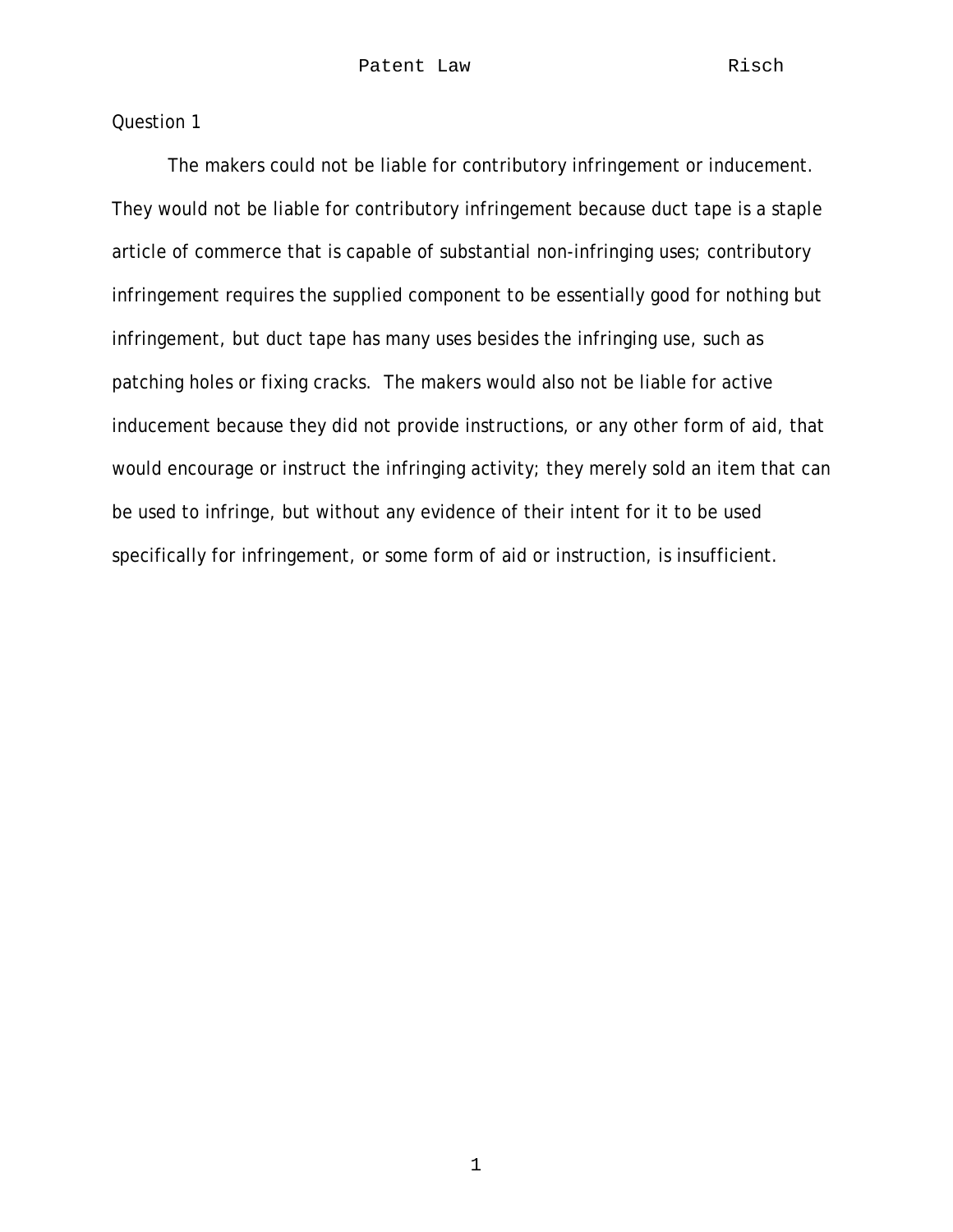The first challenge could concern enablement. PH must appropriately disclose to a PHOSITA the manner of making and using the invention in full, exact, and concise terms. Though the PHOSITA can fill in some gaps, the specification of the patent must allow a PHOSITA to make and use the invention without having to conduct undue experimentation. Enablement is examined as of the date of filing.

 PH's specification states the camera lens is constructed like a traditional periscope. The periscope is already in the prior art, having been patented in 1919. The PHOSITA would be able to understand what PH describes without having to conduct undue experimentation because the manner and process of making a telescope is already disclosed in the prior art.

Furthermore, PH describes the duct tape connection between the lens and the phone as her preferred embodiment and also describes any other type of camera and connector that could be used. Here, it is less clear whether PH has enabled her claims. While the PHOSITA could fill in some gaps and discover how to use duct tape to attach a lens to a camera, the PHOSITA might not be able to do the same without undue experimentation when the claim is expanded to any type of camera and connector.

Whether experimentation is undue, or only permissibly routine, is analyzed based on illustrative factors from In re Wands, specifically: quantity of experimentation required, amount of direction given, presence or absence of working examples, nature of the invention, state of the prior art, relative skills of those in the art, predictability of the art, and breadth of the claims. The breadth of the claims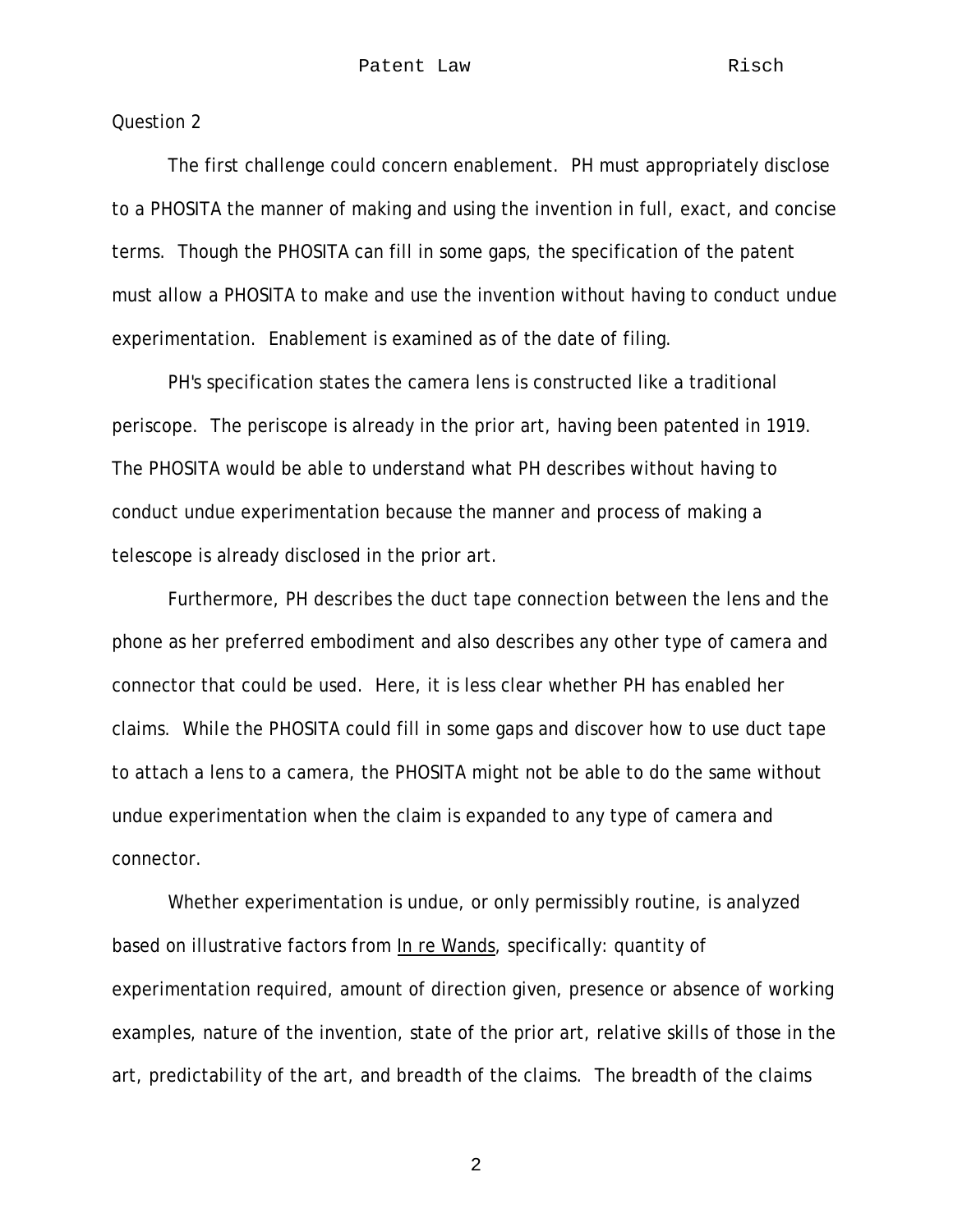here is large because PH claims any type of connector and camera. The art is predictable because it would be fairly easy for the PHOSITA to come up with alternative ways to fasten the lens to a different camera besides using duct tape, such as with glue, Velcro, or a lace without having to undergo onerous experimentation to find out what works because the concept of attaching things together is well-known. The relative skills of those in the art may be minimal because the inventions are aimed at photographers who would probably not know a great deal about constructing cameras, but lay people have at least some skill in fastening two object together. The state of the prior art includes the iPeriscope, which became publicly accessible a day before the filing date of PH's application, and the Clamp Lens, which became publicly accessible a year prior, and the periscope. Finally, the description offers no guidance on which connectors or means will work and does not describe any working examples except for her preferred embodiment, suggesting the amount of necessary experimentation that the PHOSITA would have to undergo could be quite large to see what works. PH could argue the PHOSITA would not have to conduct undue experimentation to make and use the invention. The predictability of the art weighs in favor of enablement, and though the breadth of the claims is large, it would not be undue experimentation for the PHOSITA to discover what methods work for connecting a lens to a camera and what methods do not, possessing ordinary skill and knowledge and being able to conduct some routine experimentation.

The second challenge against PH's patent could be based on the written description of the invention, which must show that the inventor had possession of the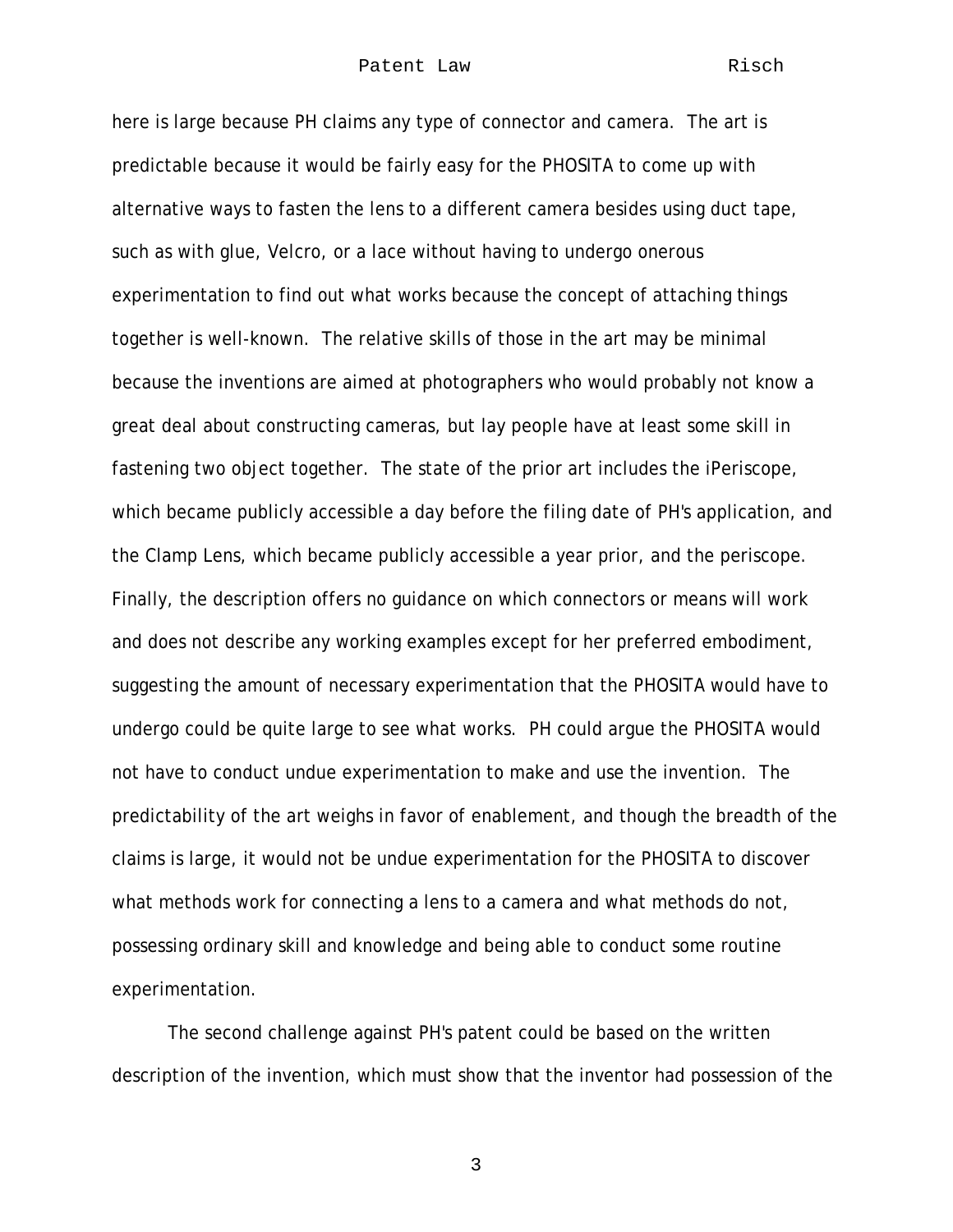invention at the time of filing. In this case, the PHOSITA must be reasonably certain that the inventor invented what she claimed to invent. Again, not every embodiment must be disclosed, but the PHOSITA must know the specific invention that the inventor claims. Similar to enablement above, the scope of the disclosure is great, but in this case, it may be too great to make it reasonably clear that PH possessed what she claims. She claims any means for connecting a lens to a camera, and any type of connector that could be used to attach a lens to a camera. While the PHOSITA may be able to fill in some gaps to make and use equivalent methods of attaching lenses to cameras, the written description only discloses one embodiment and a general process of attaching a lens to a camera without any specific description of how to do so or which ways work. As such, though PH showed she was in possession of her preferred embodiment of the invention, her written description does not show she was in possession of all possible ways or connectors to attach a lens to a camera. Whereas enablement must put the PHOSITA in "possession" of the invention by allowing him to make and use it, the written description must show the inventor actually possessed all that she claimed. Here, PH failed to sufficiently disclose that she actually thought of all methods in addition to duct tape. As such, she must show that she in fact thought of other means to attach a lens to a camera besides only the duct tape, which may be a preferred embodiment, but is not the only embodiment she thought of or meant to claim.

The third possible challenge concerns definiteness, which requires an applicant to adequately describe in the claims the metes and bounds of the patent, namely which features can be freely used and which may not be during the term of the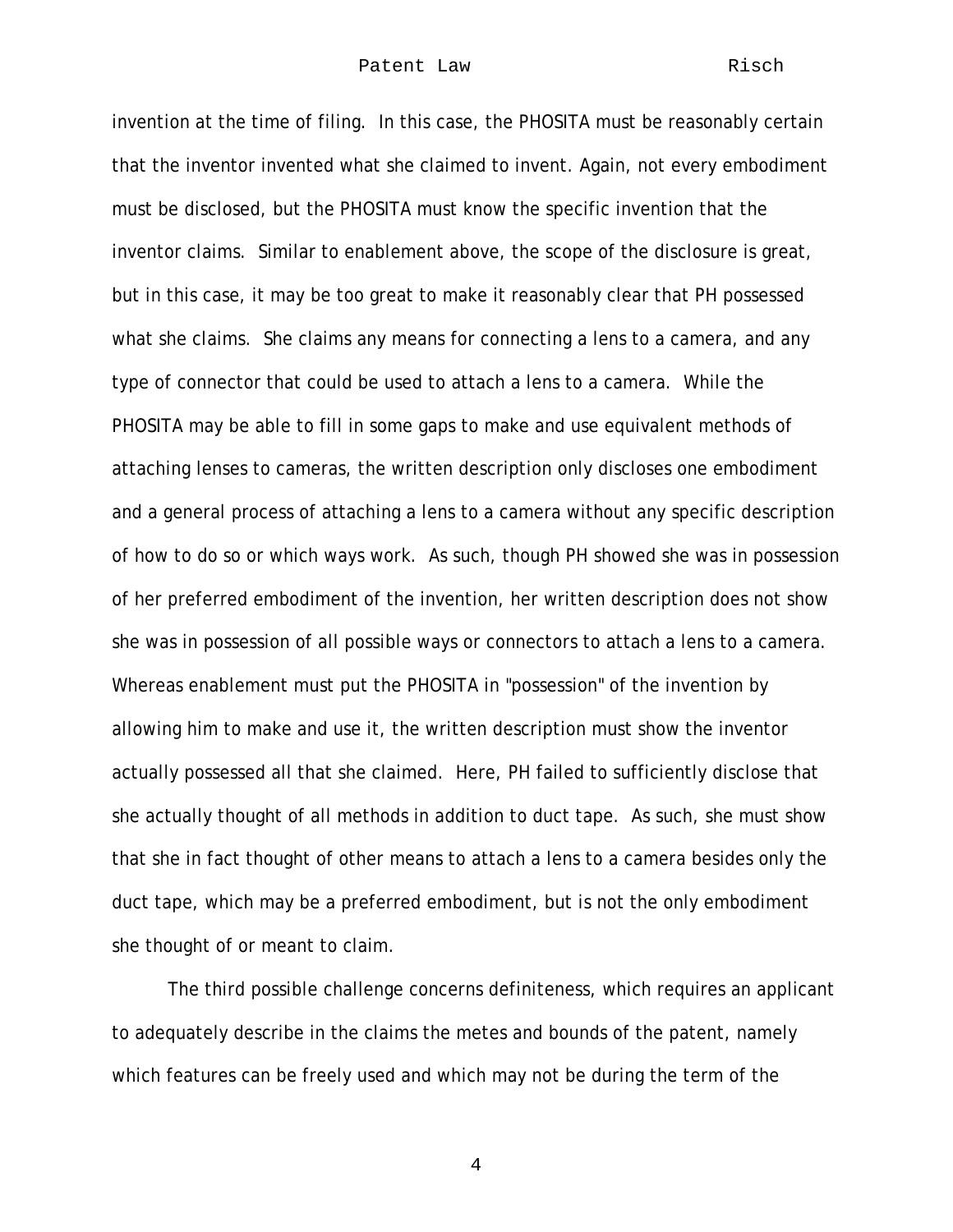patent. The claims must specifically point out and distinctly specify the subject matter the inventor claims as her invention so they will be known and accessible to the PHOSITA. A claim will be deemed indefinite if insolubly ambiguous, meaning it cannot be adequately construed in light of the specification and prior art from the perspective of the PHOSITA.

Here, PH can argue against a definiteness challenge on both of her claims. Even though the claims broadly describes any means and connectors for attaching a lens to a camera, PH can argue they outline what the patent covers. The fact that a claim may be overbroad does not mean it is indefinite as long as the PHOSITA can understand what the applicant described as his invention. PH describes a periscopic lens and a means of attaching said lens to a camera, as well as connector for doing so. Reading this claim in light of the specification would let the PHOSITA know such means can include duct tape or other similar methods or things that connect a lens to a camera. PH could argue the PHOSITA would not be confused as to what the claims mean when reading them in light of the specification that describes the invention, and that they are not so vague as to be insolubly ambiguous, even though it may be difficult to define all possible parameters of "means for connecting" and "connector."

The fourth possible challenge may concern novelty. In light of the references in the prior art, her invention can be challenged as not novel. First, it may be challenged for novelty under 102(a) for having been known or used by others in the U.S. prior to invention date. In this case, PH's invention date would be December 1, 2012, when she had first reduced her invention to practice after conceiving of it on February 1, 2012. As such, any prior art references before December 1, 2012 may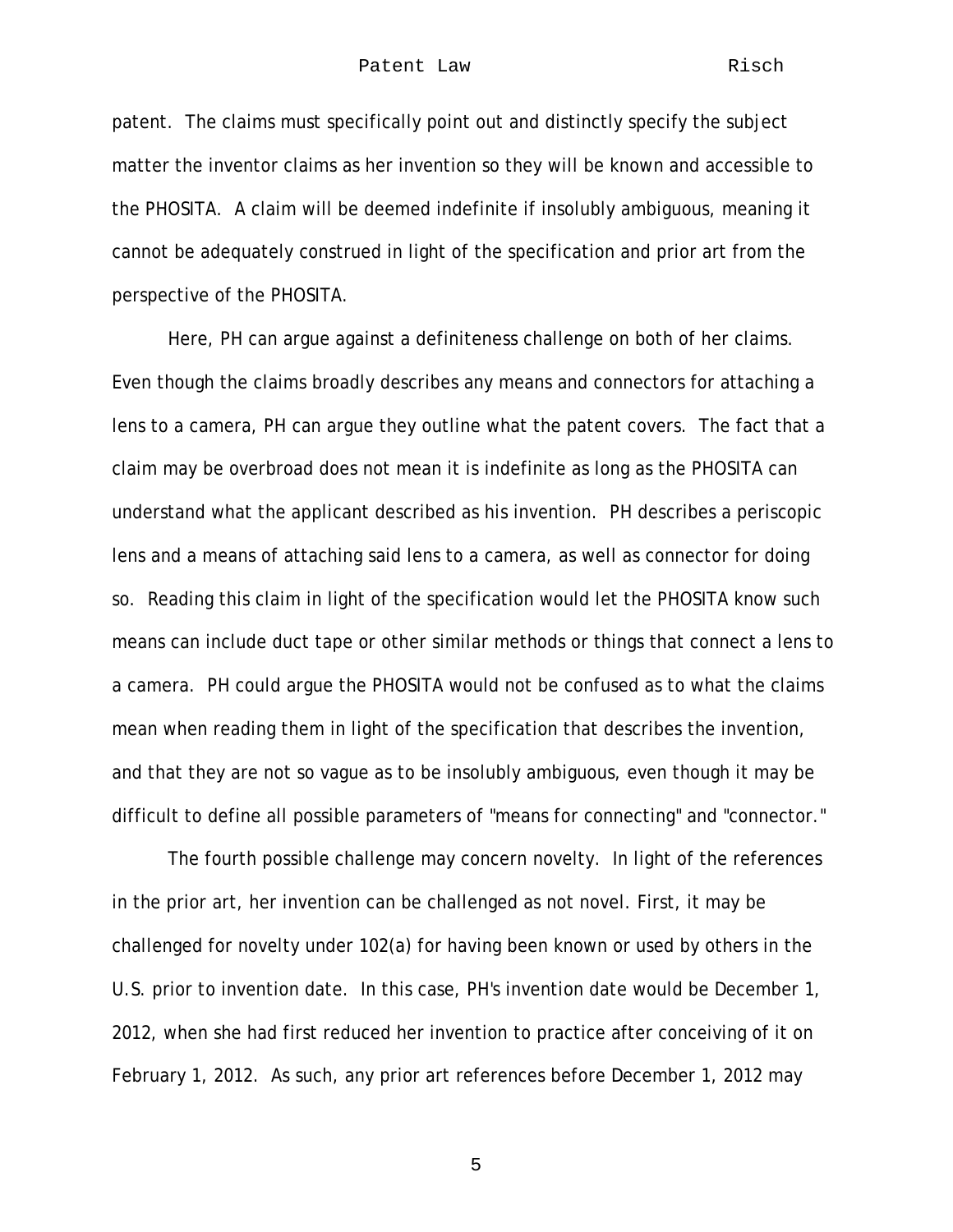## Patent Law Risch

make anticipate her invention if they disclose and enable every element of her claimed invention. For this reason, the iPeriscope would not count as a prior art reference for purposes of 102(a) because it came out after her invention date, but the traditional periscope and the Clamp Lens by AI would. To be prior art under 102(a), each reference must be known or used by others before December 1, 2012. Knowledge or use by others requires some form of public accessibility. If a substantial portion of the public knew about the claimed invention through some type of public disclosure, the invention may be non-novel. Also, if the invention had been previously used by others openly, with no measures to ensure secrecy, and in the ordinary course of business, the invention may be non-novel even without public knowledge. Here, selling to the public can constitute public use if done in the ordinary course of business.

Here, the clamp lens was an appropriate prior art reference because it was known by others before the invention date of PH's patent. AI's putting the clamp lens up for sale on March 1, 2012 made the art publicly accessible and available. The fact that little or no sales were made will not negate public accessibility. There is no threshold for the amount of people who must know about the reference for it to be considered public knowledge as long as it is above one or a few. In this case, however, PH can argue against public knowledge of AI's invention to negate its inclusion as a prior art reference. Because almost no sales were made of the product, it may be the case that not many people actually knew the product existed, and knowledge of the reference by only a small group of people is insufficient for it to count as prior art. Even if it does count as prior art, it will not anticipate PH's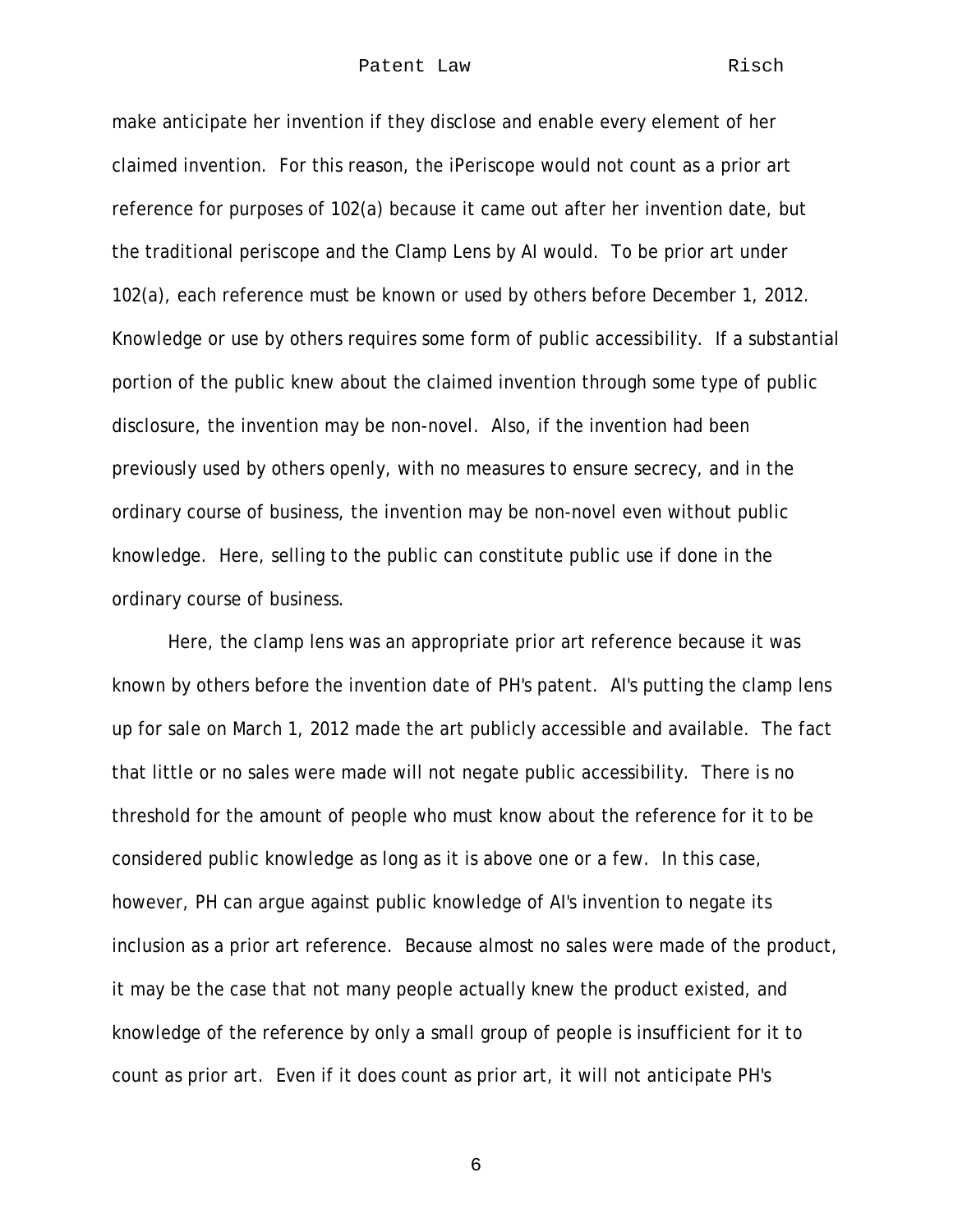claimed invention. Under the all-elements rule, the clamp lens fails to anticipate every claim of PH's patent. For it to anticipate, the clamp lens must contain parallel lenses at least 4 inches apart in such a way as to bend light from one lens to the other and be attached to the camera via a connector. In this case, PH would have to argue that the clamp lens is not an embodiment of her claimed invention such that it would not infringe on her patent if it came out afterward. This may be difficult to do here. PH broadly claims a means and a connector for attaching a lens to a camera, which the clamp constitutes. Furthermore, though PH had in mind a periscopic lens, the two lenses in a telephoto and a wide angle camera lens are also parallel and bend light from one lens to the other, just not at right angles. The requirement for the lenses to be at least 4 inches apart may knock out the wide angle lens, but can still describe the telephoto lens, which arguably extends to well beyond four inches. Thus, AI's disclosure of a telephoto lens, which has parallel lenses that bend light from one lens to the other and can be attached to a camera via a connector may anticipate PH's invention. Also, AI's invention is limited to camera enabled cellphones, but PH's specifically covers camera phones and every other type of camera. In sum, AI's invention would likely infringe PH's patent if it came after, and so would likely anticipate for coming before. PH's best argument would be to maintain the disclosure/knowledge was not public.

The traditional periscope, on the other hand, would not anticipate PH's patent because it does not cover all of the claims of PH's claimed invention. The patent on the periscope only covers the lens, without a means to attach it to any sort of camera. It would not infringe if it came after PH's patent because it lacks all of the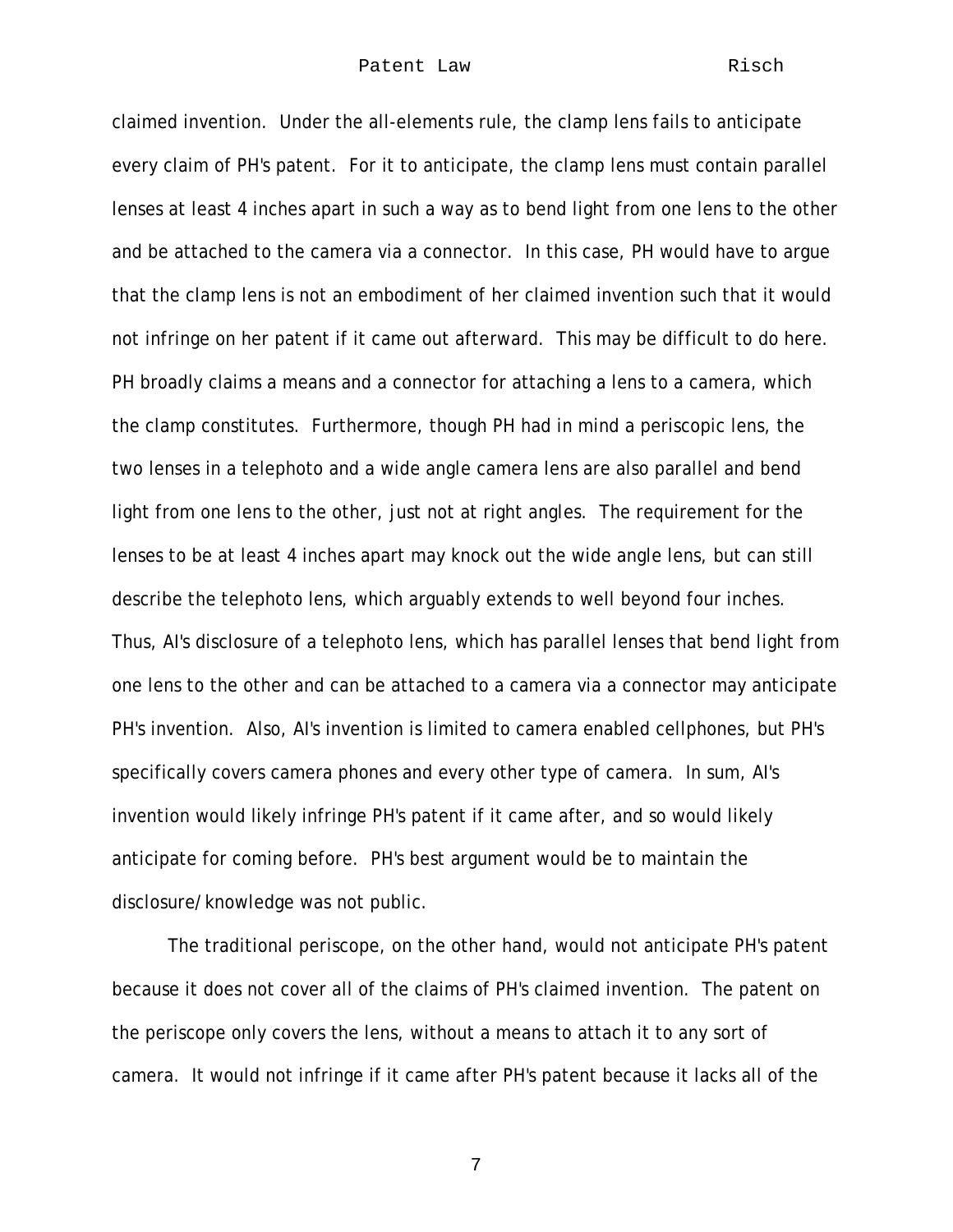elements of her claimed invention. Thus, though it patented before PH's invention, and may be a prior art reference, it will not anticipate.

Second, the patent could be challenged on the basis of non-novelty under §102(e) for being described in an earlier patent, namely the traditional periscope patent. Here, however, PH could argue that the description of the invention in that prior patent did not describe her invention, and so would not anticipate it. Though 102(e) may invalidate a patent even if the same invention is not claimed, the description a previous patent or published patent application must match the claimed invention such that PH could not be deemed the first inventor. In this case, a PH has to argue that the description of a traditional periscope would not describe PH's invention, so the challenge must fall.

Third, PH could argue against a possible 102(f) challenge by declaring that she independently conceived of the invention herself, and did not derive, or copy, it from neither the periscope patent nor AI's clamp lens. Because she arrived at the idea herself, she may successfully argue there was no derivation.

Fourth, PH would have to overcome a challenge under 102(g) against the two prior inventions of the periscope and the clamp lens. 102(g) looks to whether before the applicant's invention date, the invention was made by another and not abandoned, suppressed, or concealed. This may arise either during an interference proceeding, where another claims the same invention, or outside of one, where the claims do not overlap but the same invention was made in the U.S. by another. To determine priority of invention, PH would have to argue she reduced her invention to practice before any other by either practicing the embodiment of her invention with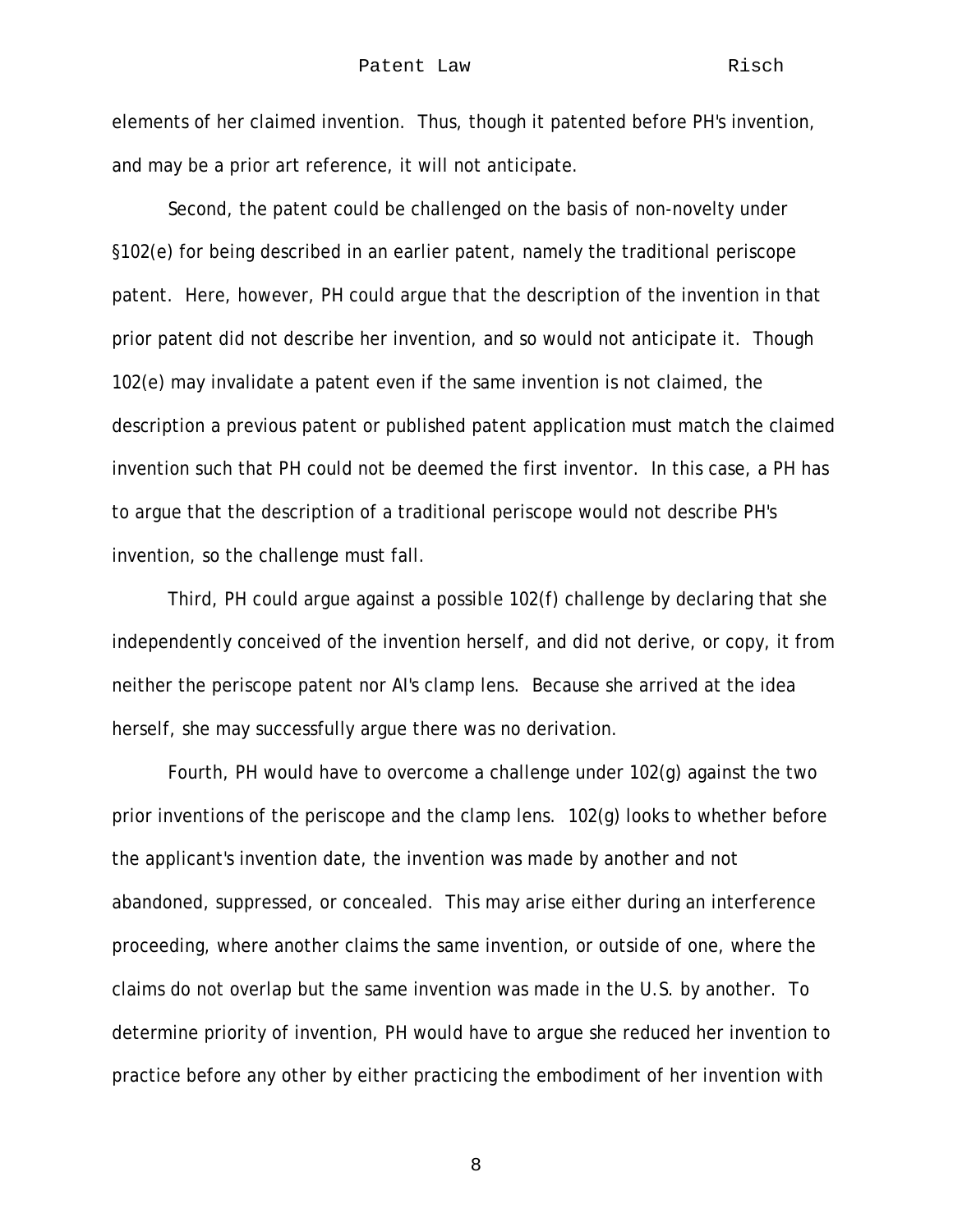## Patent Law Risch

all elements and with appreciation that the invention worked for its intended purpose, or constructively via filing for a patent. In this case, PH did not reduce to practice (RTP) either actually or constructively before AI (the periscope was omitted because it arguably does not anticipate, as described above. As such, it will not matter in the analysis). AI RTP at the latest on March 1, 2012 when it offered its product for sale. PH, however, RTP on December 1, 2012, when she made the prototype, or first embodiment of her invention. PH may try to overcome being the later reducer to practice by arguing she was the first to conceive of the invention and acted with diligence from the conception until the RTP, even though she was second to reduce. PH can argue she conceived of the idea on February 1, 2012. She would have to prove, however, that her idea at that point was so definite and permanent that it could have been RTP by a PHOSITA and that at that point, it already encompassed all elements of the invention. PH need not have conceived of every nut and bolt, but enough to allow construction of the invention without extensive experimentation. PH could argue that she had thought of using a periscopic lens and attaching it somehow to a camera on February 1, 2012. She would have to argue, however, that her conception was arguably extremely close to the prototype she developed such that the only thing really missing was to actually construct it. Fortunately, she can show she had thought of the process to make a mirrored lens, but arguably she did not yet conceive of how to attach said lens to a camera at that point. That came later, after she had constructed the lens. As such, she had not conceived all the elements on the earlier date of February 1, 2012, and her default RTP date of December 1, 2012 will be her priority date. Even if she did conceive of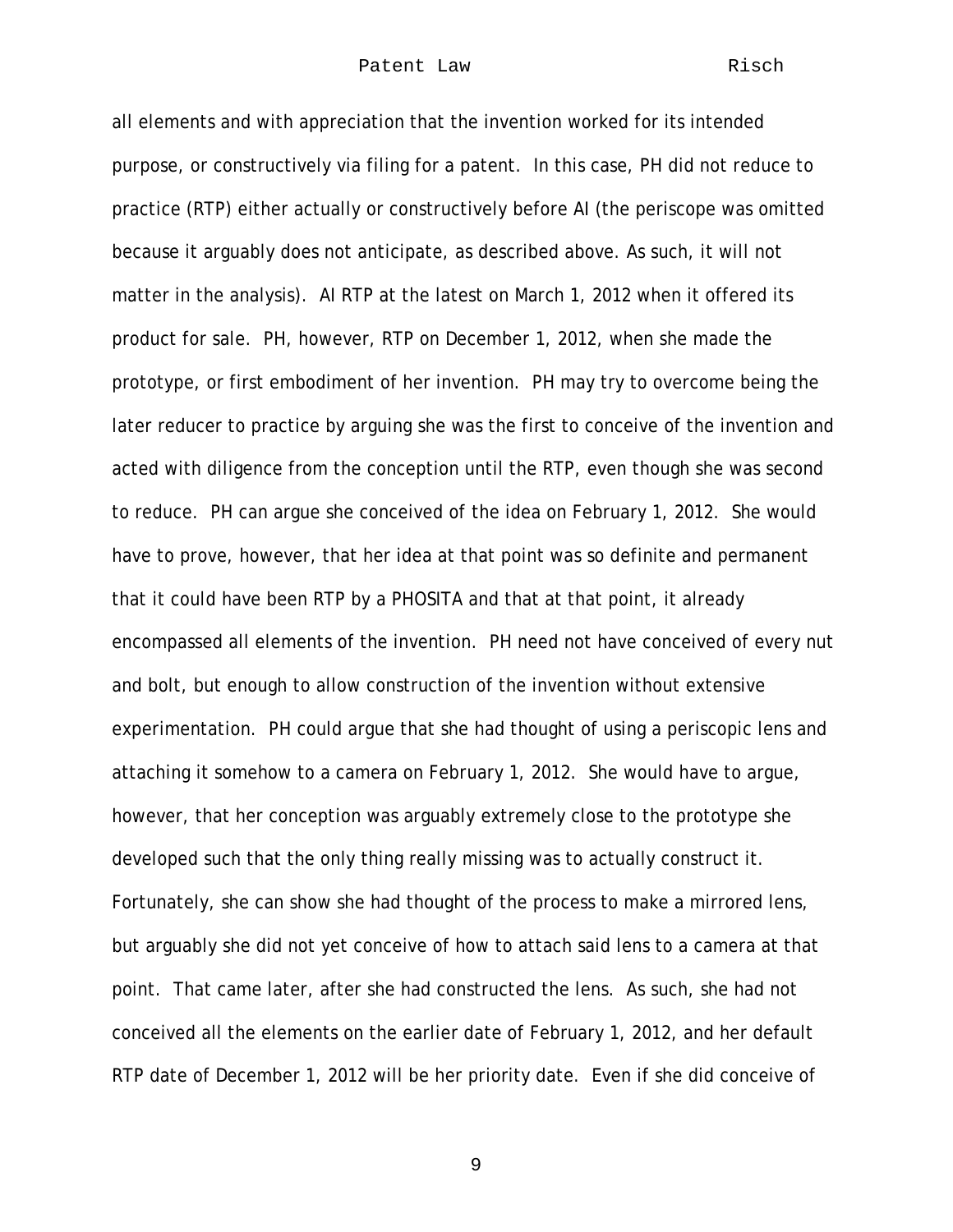## Patent Law Risch

all the elements sufficiently definitely in February, she would have to show she conceived before AI and that if she did, she was diligent in the interim from the conception by AI until her own RTP. For this, she would need to show she engaged in substantially continuing activity, or steady and industrious efforts, to reduce the invention to practice, and explain any gaps or delays she might have experienced. Otherwise, her invention date would be December 1, 2012, her date of RTP.

The next challenge could be under 102(b) for a statutory bar. 102(b) maintains that an inventor loses her right to patent her invention if she waits too long to file. Namely, if the invention is patented, described in a printed publication, in public use, or on sale more than 1 year prior to the filing date of the application, the applicant will be barred from getting a patent. PH filed her patent application on March 2, 2013. From March 2, 2012 until this filing date, PH enjoyed a grace period, activity during which would not bar her right to patent her invention. As such, her own putting her invention on sale on January 1, 2013, which could normally trigger an onsale bar under 102(b), will not negate her right to patent because it occurred inside the 1 year grace period. CC's iPeriscope sale also falls inside the grace period, and so will not bar PH's right to patent her invention. AI's offer for sale on March 1, 2012, will, however, trigger an on sale bar because it falls one day outside of the grace period. The on sale bar triggers when a product is the subject of a commercial offer for sale or is part of a completed sale, and the invention was possessed, that is ready for patenting. Both of these are satisfied by AI's products. It was offered for sale on March 1, 2012. It is irrelevant that virtually no sales actually occurred. Actual purchase is not required for the bar to trigger. Also, it was ready for patenting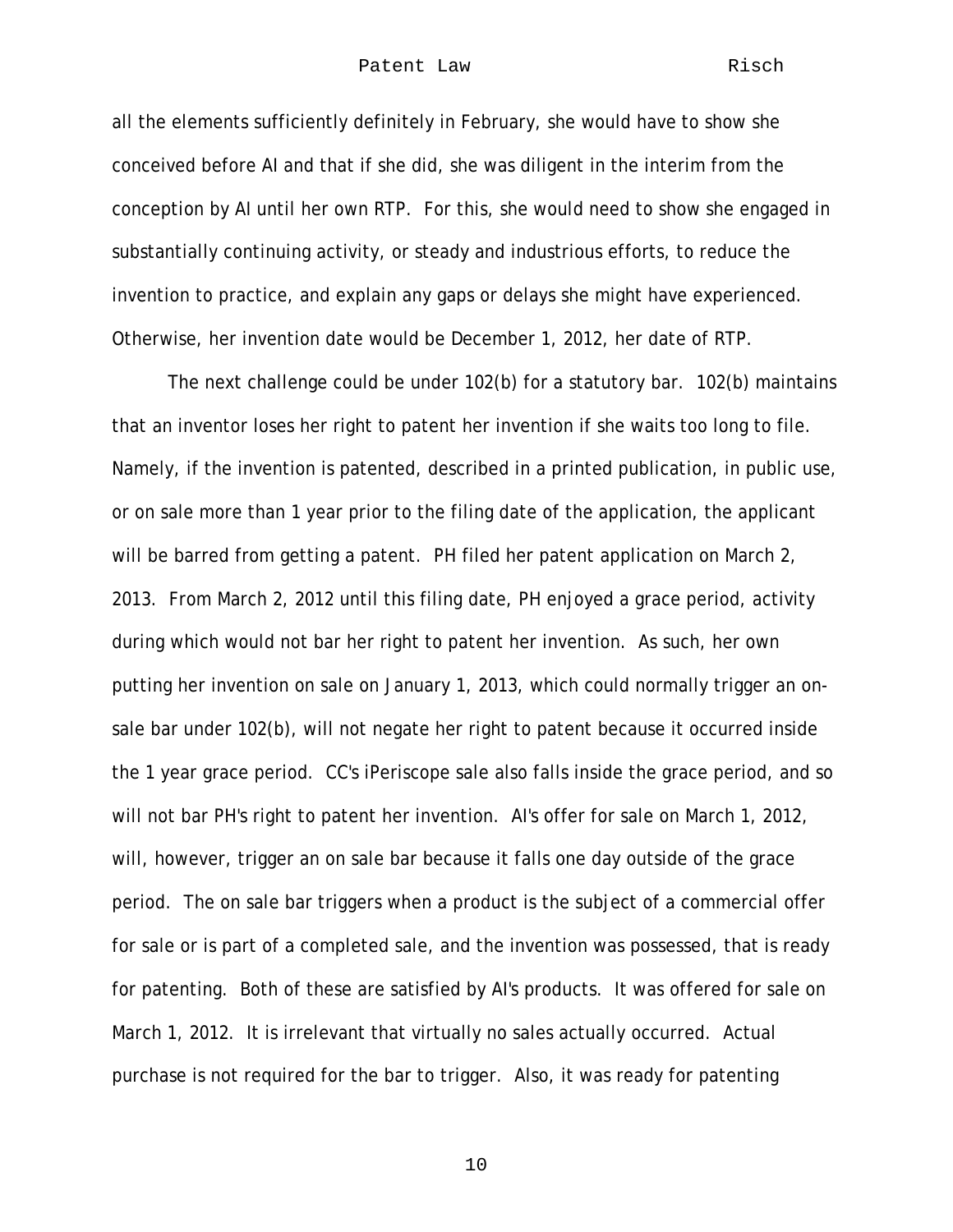because AI was two versions of the completed product. PH can negate the bar by arguing the sale was truly secret, such that it was not open to the public. Evidence seems to suggest, however, that it was available to the public, which is sufficient to trigger the bar. PH can also try to argue the sale was not public because it was only experimental, testing the invention for quality or was only a "Beta" version of the invention. AI can negate this argument by saying it had, prior to the sale, already reduced its invention to practice. A RTP negates experimental use or sale because the invention is no longer being tested, but relinquished to the public. Since AI was not conducting any sort of feasibility inquiries, or engaging in feedback of the quality or operability of the clamp lens, PH is unlikely to prove the sale was only experimental.

 Finally, PH's patent can be challenged on obviousness. The subject matter as a whole must have been obvious at the time of the invention as compared with the prior art from the viewpoint of a PHOSITA, assuming the PHOSITA can fill in gaps, knows all prior art, has ordinary skill and creativity. Obviousness is analyzed under the Graham test: scope and content of prior art, including only analogous art; differences between prior art and invention; level of ordinary skill in the art; determining obviousness, informed by secondary considerations. In this case, the prior art could contain the periscope patent and AI's clamp lens, as described in each section of the novelty analysis above, but is limited only to pertinent or analogous references. This requires art to be from the same field of endeavor or reasonably pertinent to the particular problem the inventor tried to solve. Arguably, this would not eliminate the periscope patent because while it is not in the same field of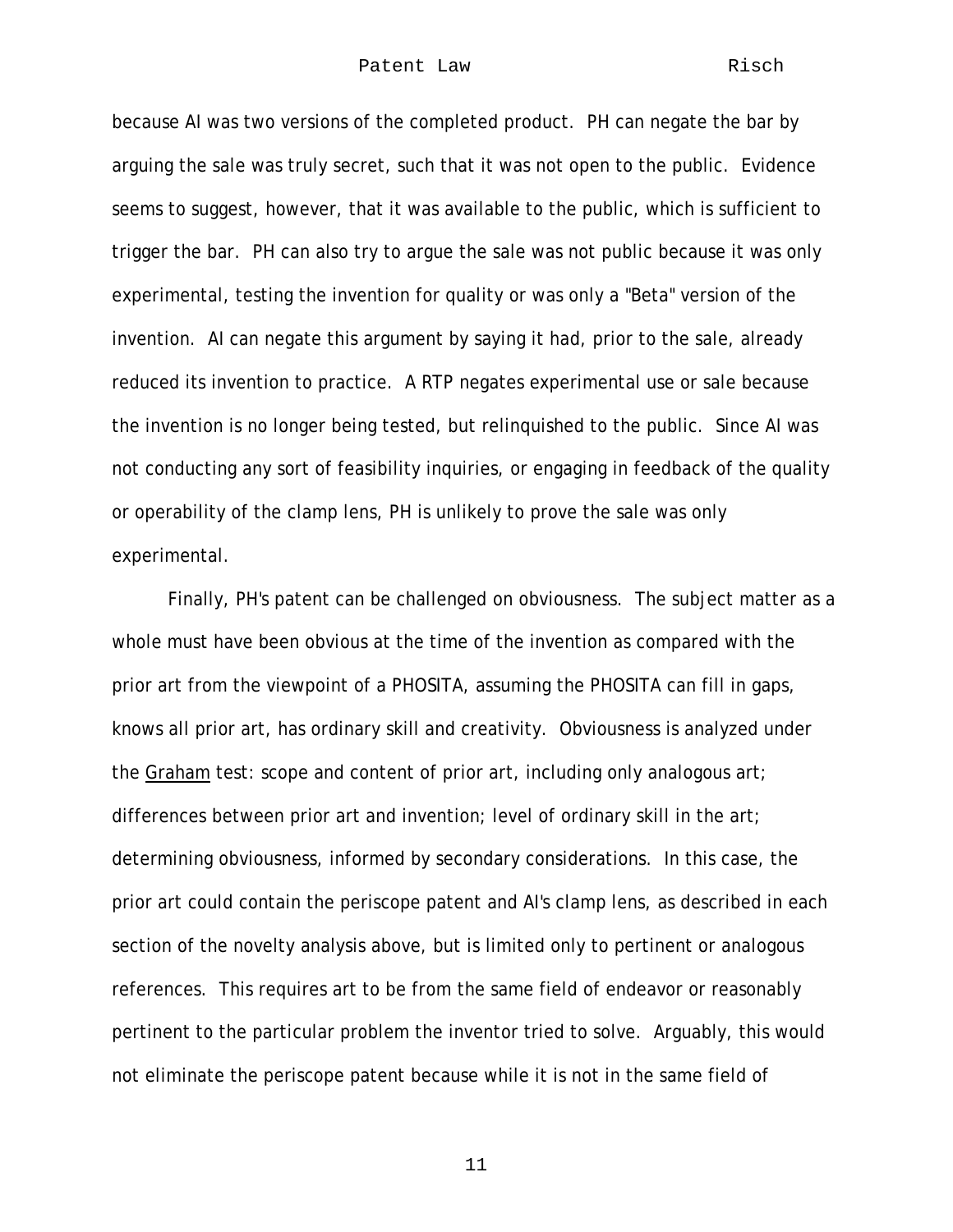endeavor (taking photographs), it addresses the same problem as PH (seeing above one's head). The differences between the prior art and the invention are minimal. While AI's patent only described linear camera lenses, and the periscope patent only described the bent lens, a PHOSITA would arguably think to combine the two into PH's claimed invention, since he knows all the art as if it is hanging in his shop and has ordinary skill and creativity. The level of skill in the art is not minimal even though PH is a lay person because creating different lenses requires knowledge of functionality of light and mirrors. Thus, the subject matter could be obvious to a PHOSITA, as a whole, considering PH's expected and predictable success, meaning she only tried to attach the lens and camera once, and it worked, and the finite choices PH had to make in combining the elements of the prior art, meaning there was really only one way to make it work and that was the way PH chose. Thus, it was obvious for a PHOSITA to combine a periscopic lens with an connector to a phone camera, and create PH's invention.

 There would be no subject matter challenge because though the invention takes advantage of a natural law concerning how light works, it is really an application of that law through a method and a device.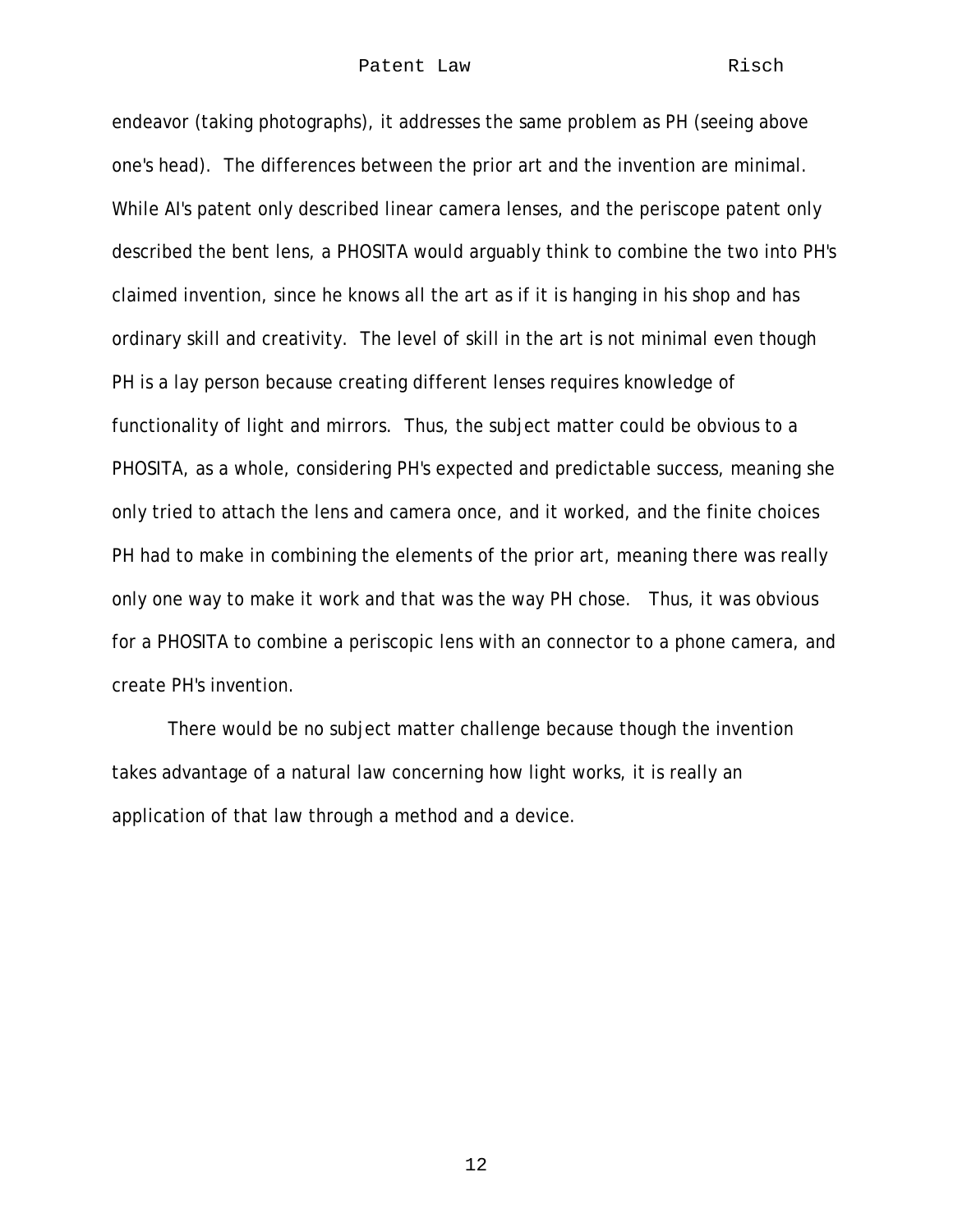CC may see two different claims of direct infringement. The first is literal infringement, which stipulates that CC made, used, offered to sell, and sold the patented invention during the term of the patent. This requires every element of the claimed invention to match with every element of the accused invention. The second is under the doctrine of equivalents (DOE). DOE states that infringers cannot escape liability for only minor changes to the patented invention, even if the accused invention does not contain all the elements.

 Against literal infringement, CC can argue its making, using, and selling the invention occurred before the terms of the patent began. Since PH only got her patent on March 2, 2015, CC's activity before this date is not infringement because the patent did not exist. CC can also argue the elements of its sold invention did not match the elements of PH's invention. First, its product was only for an iPhone, whereas PH's invention was described as being for an Android phone. Normally, limitations from the specification are not read into the claims, but the specification informs claim interpretation and may limit broad claim language such as that of PH's patent claiming any connectors. CC would argue that its iPhone clamp does not match the elements of PH's patent when read in light of the specification. Additionally, limitations will be read into the claims for a means plus function claim like PH's first claim. There, the structure disclosed in the specification and its equivalents limit the claims, so PH would not get a patent on the general structure, but only the Android-duct tape structure disclosed in the specification. CC would have to argue, however, that an iPhone is not equivalent to an Android phone because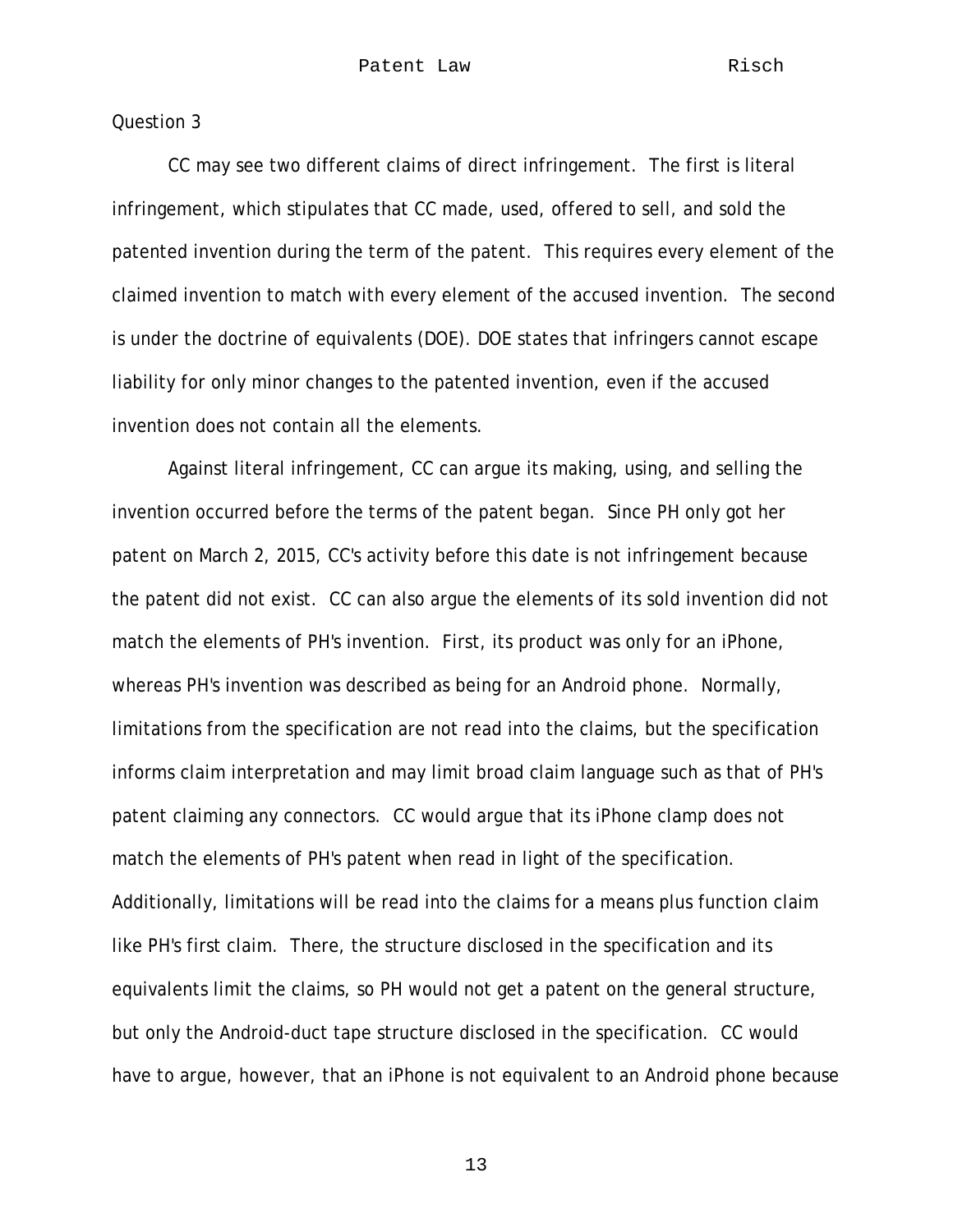of the different shapes of the phones, so they would not be equivalent structures that perform the claims.

 For DOE, CC could argue its invention is not equivalent as a whole to PH's invention. Here, CC can argue that PH cannot claim equivalents of elements in the prior art, such as the lens, covered by the periscope patent, or the clamp, covered by AI's product. CC cannot infringe by practicing the prior art. Thus, because the lens and the clamp are part of the prior art, CC is not infringing for practicing those elements.

 CC may also challenge the validity of PH's patent, most notably for being nonnovel under 102(a) or 102(g), and for being obvious under 103, both as described in Question 2 above. If CC is successful, it will invalidate PH's patent and would thus not infringe.

 Finally, CC may argue that PH's patent is invalid if it has evidence of PH engaging in inequitable conduct, namely failing to disclose a but-for material known prior art reference with specific intent to deceive. In this case, if CC finds that PH did not disclose to the PTO the AI invention, for instance, with specific intent to deceive the PTO into issuing a patent, and that the patent would not have issued had the PTO known about the reference, CC could invalidate PH's patent forever. Such evidence is not apparent here, but CC could force PH's disclosure in order to "mine for gold" and try to force invalidity.